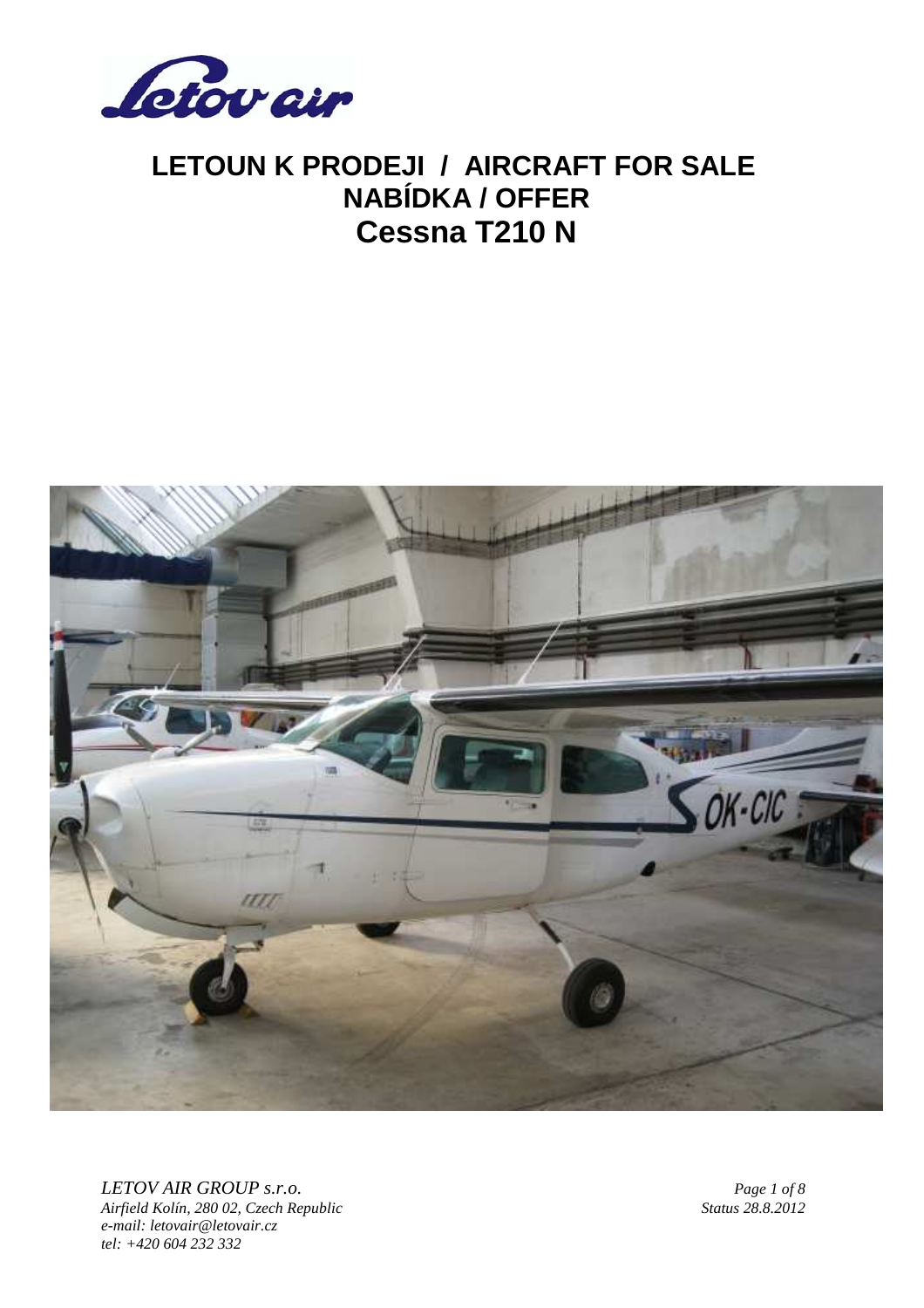





*LETOV AIR GROUP s.r.o. Page 2 of 8 Airfield Kolín, 280 02, Czech Republic Status 28.8.2012 e-mail: letovair@letovair.cz tel: +420 604 232 332*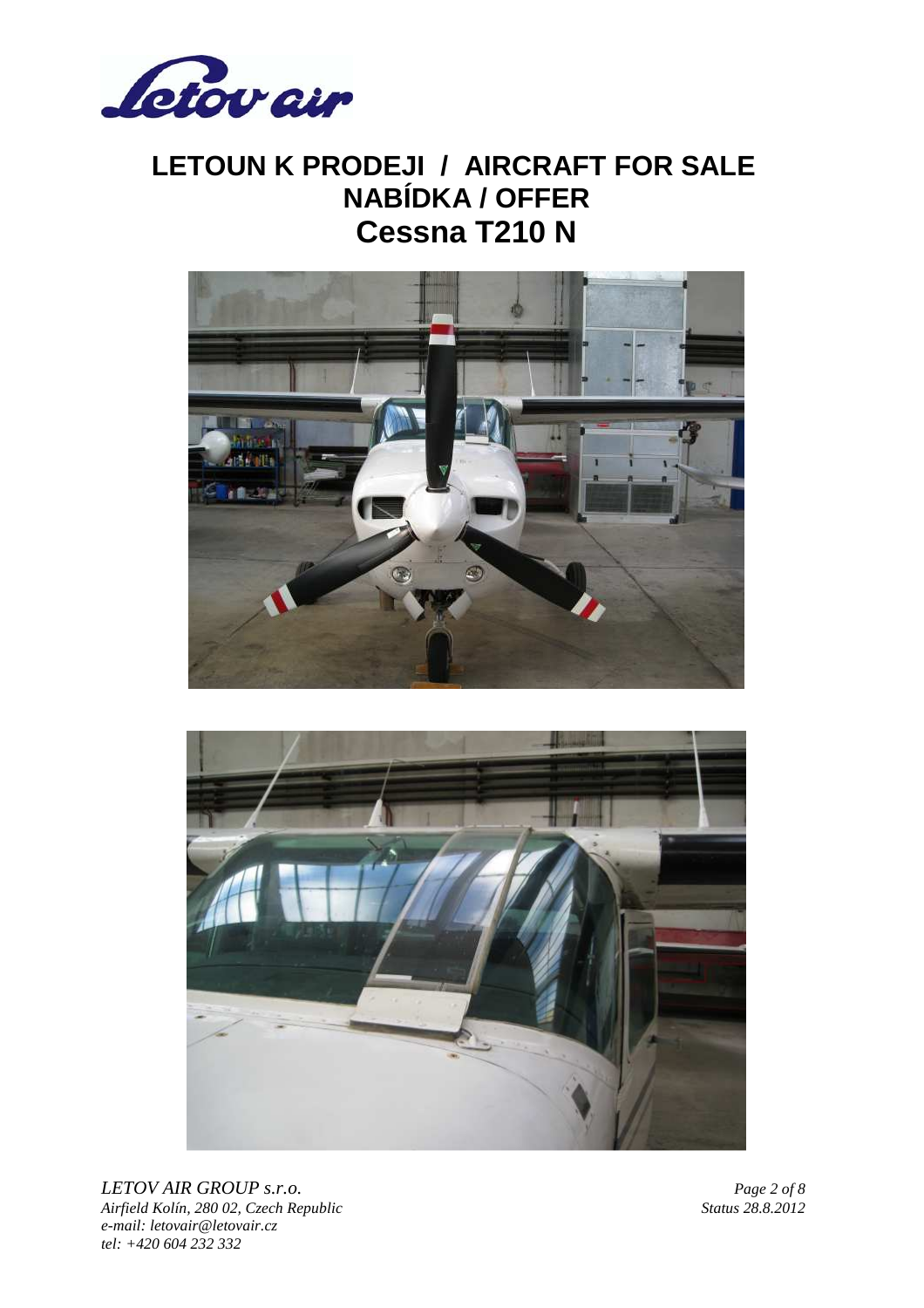

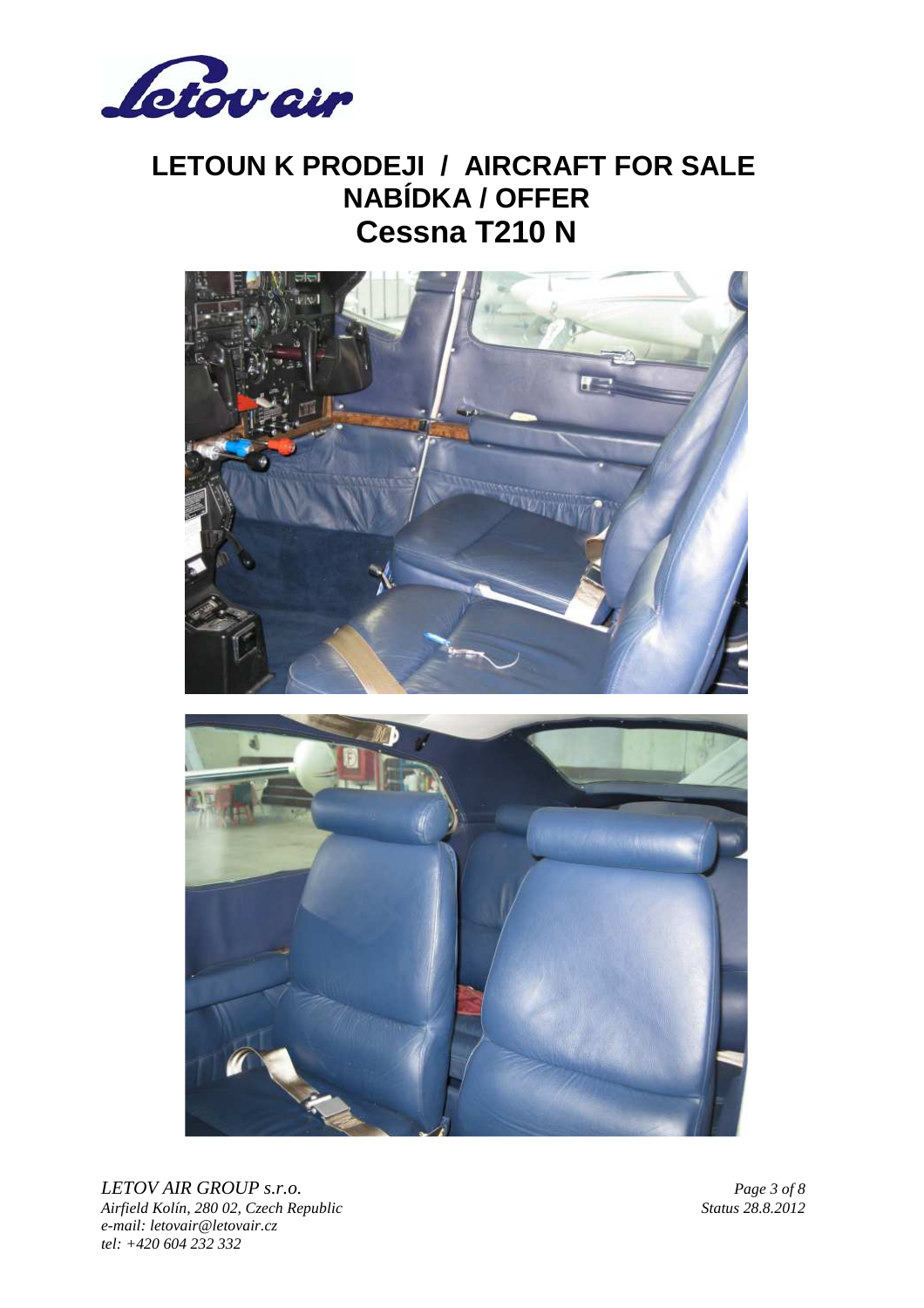





*LETOV AIR GROUP s.r.o. Page 4 of 8 Airfield Kolín, 280 02, Czech Republic Status 28.8.2012 e-mail: letovair@letovair.cz tel: +420 604 232 332*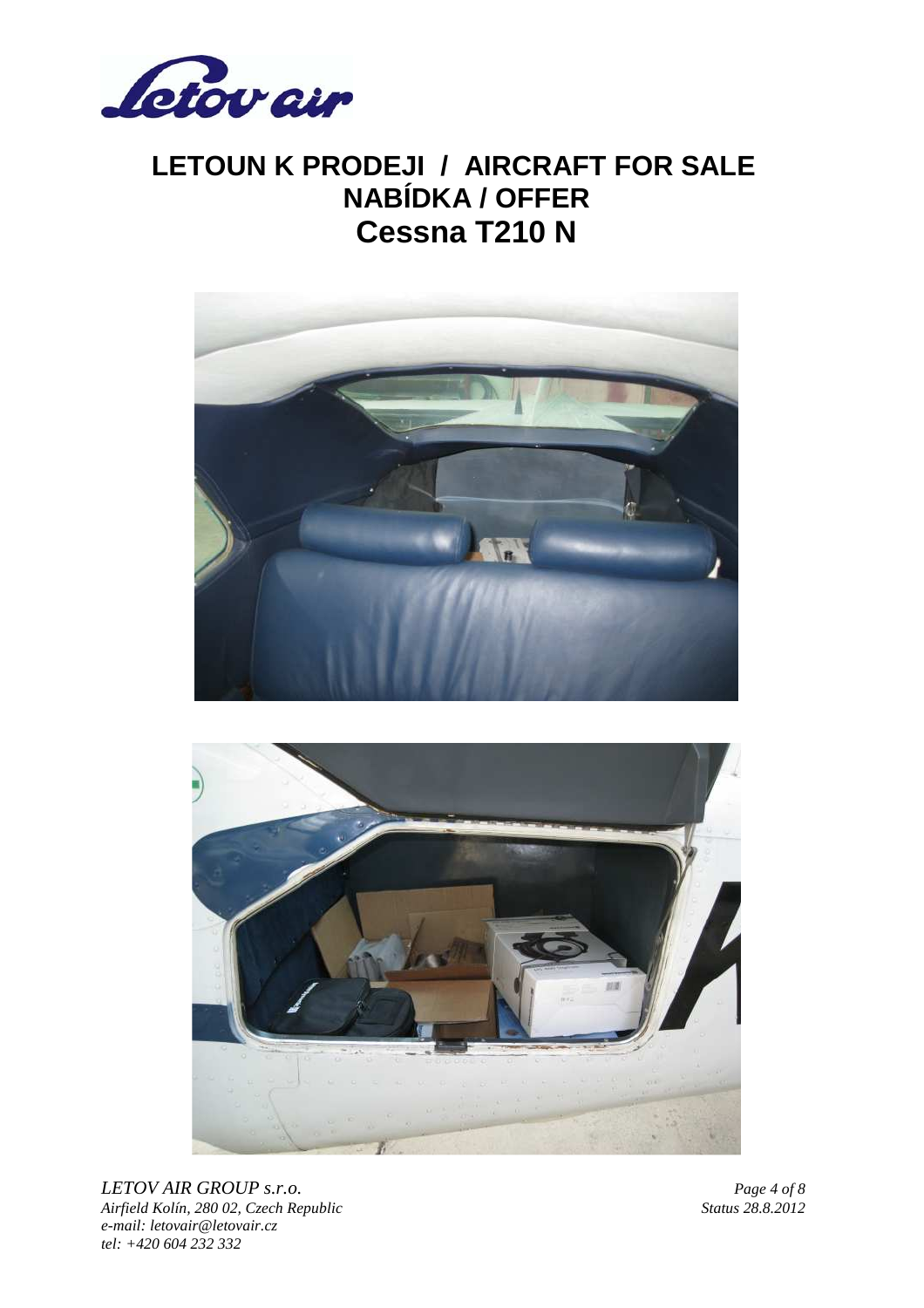





*LETOV AIR GROUP s.r.o. Page 5 of 8 Airfield Kolín, 280 02, Czech Republic Status 28.8.2012 e-mail: letovair@letovair.cz tel: +420 604 232 332*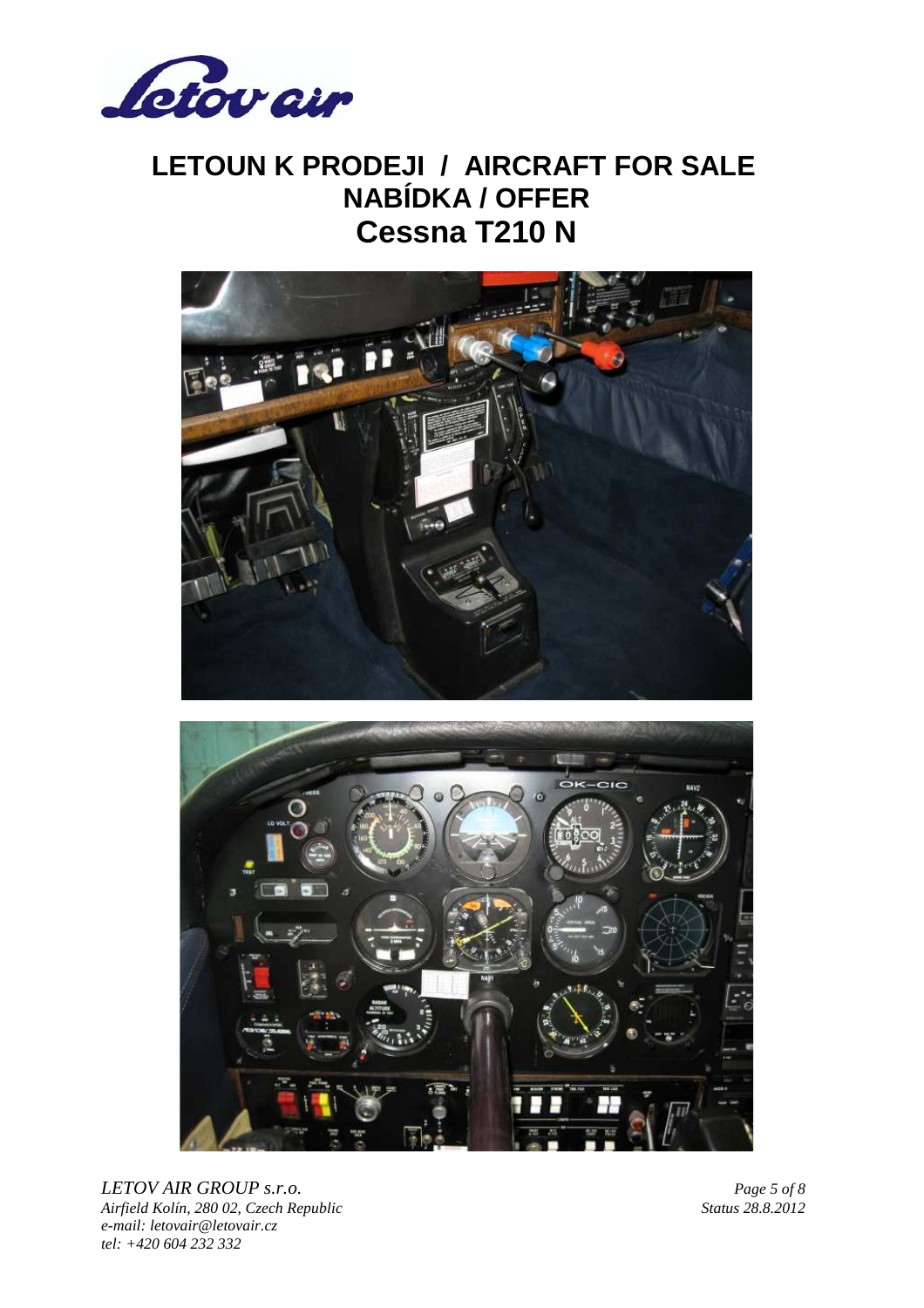





*LETOV AIR GROUP s.r.o. Page 6 of 8 Airfield Kolín, 280 02, Czech Republic Status 28.8.2012 e-mail: letovair@letovair.cz tel: +420 604 232 332*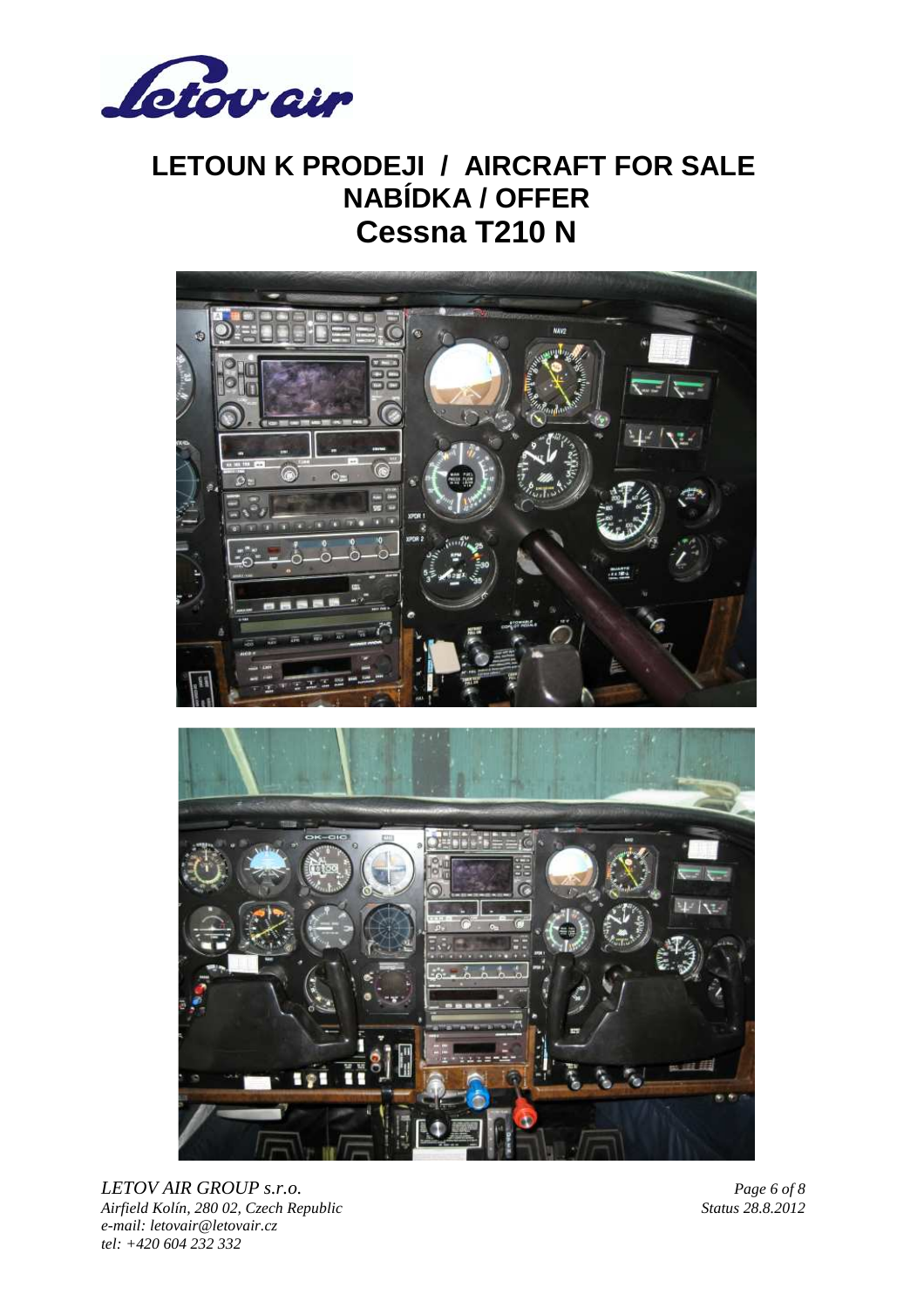

#### **AIRCRAFT DATA**

| <b>Registration</b>       | EU registered<br>(Czech Republic for aerial works)                                                                                                                                                                                                                                                                      |
|---------------------------|-------------------------------------------------------------------------------------------------------------------------------------------------------------------------------------------------------------------------------------------------------------------------------------------------------------------------|
| Year of manufacture       | 1979                                                                                                                                                                                                                                                                                                                    |
| <b>Passengers seating</b> | $2 + 2 + 2$                                                                                                                                                                                                                                                                                                             |
| <b>Airframe</b>           | Total time 3610 hrs / 7122 ldgs                                                                                                                                                                                                                                                                                         |
| <b>Engine</b>             | Continental TSIO-520-R (310 HP)<br>Time since overhaul 153 hrs, done in 2010                                                                                                                                                                                                                                            |
| <b>Propeller</b>          | Three blade McCauley<br>Time since overhaul 153 hrs, done in 2010                                                                                                                                                                                                                                                       |
| <b>Interior</b>           | Leather seats and upholstery in blue color, blue carpets                                                                                                                                                                                                                                                                |
| <b>Exterior</b>           | White with blue stripes                                                                                                                                                                                                                                                                                                 |
| <b>Avionics</b>           | Audio panel Garmin GMA 340<br>Garmin GNS 430<br>Nav/Com King KX 165 TSO<br>Transponder Garmin GTX 330, mode A,C,S<br>Transponder Bendix/ King KT 76 A, modes A,C<br>ADF KR 87 TSO<br><b>DME</b><br>ELT 406 MHz<br>All seats Intercom<br>2x altimeter<br>2x airspeed indicator<br>2x horizon<br>2x HSI<br>Turn indicator |